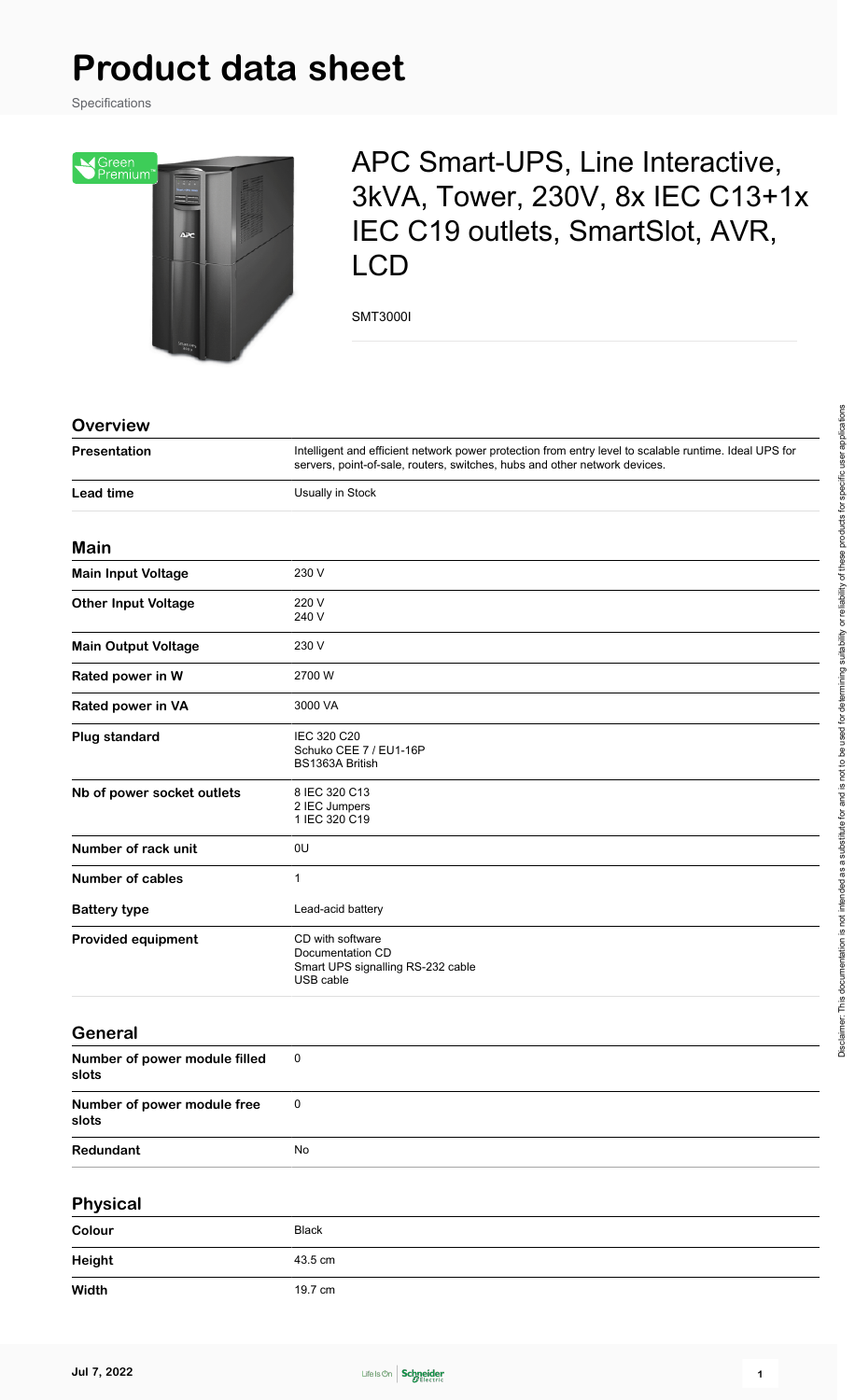| <b>Depth</b>               | 54.4 cm            |
|----------------------------|--------------------|
| Net weight                 | 52.5 kg            |
| <b>Mounting location</b>   | Front              |
| <b>Mounting preference</b> | No preference      |
| <b>Mounting mode</b>       | Not rack-mountable |
| Two post mountable         | 0                  |
| <b>USB compatible</b>      | Yes                |
|                            |                    |

#### **Input**

| Input voltage limits | 151302 V adjustable<br>160286 V  |
|----------------------|----------------------------------|
| Network frequency    | 50/60 Hz $+/-$ 3 Hz auto-sensing |

#### **Output**

| <b>Harmonic distortion</b>                 | Less than 5 % at full load                                                         |
|--------------------------------------------|------------------------------------------------------------------------------------|
| Maximum configurable power in<br><b>VA</b> | 3000 VA                                                                            |
| Maximum configurable power in<br>W         | 2700 W                                                                             |
| <b>Transfer time</b>                       | 2 ms typical                                                                       |
| <b>UPS type</b>                            | Line interactive                                                                   |
| Wave type                                  | Sine wave                                                                          |
| <b>Output frequency</b>                    | 4753 Hz for 50 Hz nominal sync to mains<br>5763 Hz for 60 Hz nominal sync to mains |

#### **Conformance**

| <b>Product certifications</b> | CЕ<br><b>CSA</b><br>EAC<br><b>RCM</b><br><b>VDE</b> |
|-------------------------------|-----------------------------------------------------|
| <b>Standards</b>              | EN/IEC 62040-1<br>EN/IEC 62040-2                    |

#### **Environmental**

| <b>Acoustic level</b>                    | 53 dBA           |
|------------------------------------------|------------------|
| <b>Heat dissipation</b>                  | 375 Btu/h        |
| <b>Operating altitude</b>                | $010000$ ft      |
| Ambient air temperature for<br>operation | 040 °C           |
| Ambient air temperature for<br>storage   | $-1545$ °C       |
| Storage altitude                         | $0.0015240.00$ m |
| <b>Relative humidity</b>                 | 095%             |
| <b>Storage Relative Humidity</b>         | 095%             |
|                                          |                  |

#### **Batteries & Runtime**

| <b>Additional information</b>  | Configurable for 220 : 230 or 240 nominal output voltage |
|--------------------------------|----------------------------------------------------------|
| <b>Extended runtime</b>        |                                                          |
| Number of battery filled slots |                                                          |